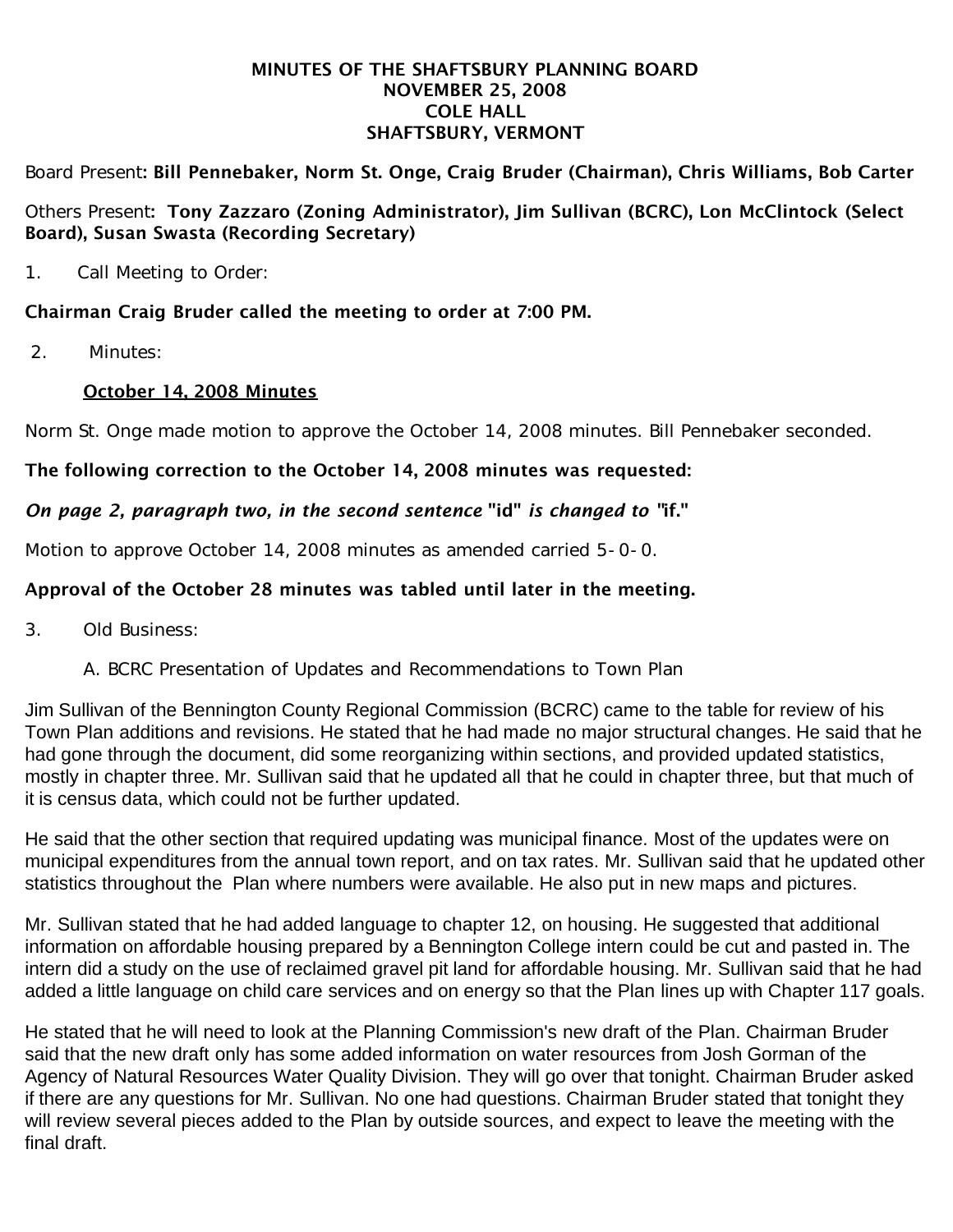#### B. Continued Discussion/Compilation of Data and Final Review for Town Plan Revision

Chairman Bruder went over the additions and changes suggested by Lon McClintock which had been emailed to Planning Commission members. There was brief discussion of Mr. McClintock's addition to the section on capital planning, and the new language was then adopted as written. It was also agreed to adopt as written Mr. McClintock's new first paragraph for section 2.1, and his new language for sections 2.10 and 2.11. Chairman Bruder thanked Mr. McClintock for his input.

Chris Williams stated that he had met with School Board Chairwoman Betty Benedict, and had updated the section on schools. He is still missing a few pieces of data. Mr. McClintock recommended a person for Mr. Williams to contact for the missing information. Mr. Williams stated that he wants to add some recommendations to the section on schools. One would be to push consolidation with the North Bennington School. Another would encourage consolidation of SVSU school boards into a single governing body. A third recommendation would be to break down the artificial dichotomy between the Shaftsbury School Board and Select Board.

Mr. McClintock noted that the state has established two different municipal entities -- one that runs towns, and one that runs schools. These cannot be unified. Mr. Williams replied that even if the structure cannot change, there can be better integration and communication. Mr. McClintock said he is not sure how this would play out in the Town Plan. Mr. Williams reiterated that, recognizing state strictures, they should still strive for maximum cooperation and collaboration. Mr. McClintock said he could agree with that.

Mr. McClintock said he would not approve of a consolidated school board because it would not be sensitive to the needs and values of the smaller school communities. He said that he will not comment on the issue of consolidation of Shaftsbury and North Bennington schools. There was discussion of school issues, including the possibility of allowing students from Bennington to pay tuition to attend the Shaftsbury and North Bennington schools.

Chairman Bruder asked what Planning Commission consensus is with regard to recommendations on schools. Bob Carter suggested that one recommendation include language on bringing in tuition-paying students from surrounding communities. Mr. McClintock suggested a recommendation on more collaboration between Town and School governments. Chairman Bruder suggested language for a recommendation to the effect that as the situation with decreased student population and increased costs persists, they will continue to look closely at additional means of collaboration, and possible consolidation, of the Shaftsbury and North Bennington schools.

There was discussion of the section on recreation submitted by the Recreation Committee. Mr. St. Onge said he will blend their addition into the current sections 11.1 and 11.4. It was agreed to add language supporting snowmobiles to the first paragraph of 11.4.

Chairman Bruder asked if there is anything to be added to the section on the historic district. Mr. Pennebaker replied that Historical Society President Norm Gronning would like to see language added on expansion of the historic district to the north, and on the addition of individual buildings. After discussion, it was decided to add less specific wording on identifying further properties for inclusion in the historic district.

Mr. Sullivan stated that he will integrate some of the language on affordable housing tomorrow and get back to them right away. He won't change anything on policy. Mr. Sullivan and Mr. McClintock left the meeting at 8:50 PM.

Chairman Bruder asked if there are any other changes to the Town Plan. Mr. Pennebaker went over his list of minor changes throughout the document, and those that had not already been made (because Mr. Pennebaker's draft was evidently an earlier one) were adopted.